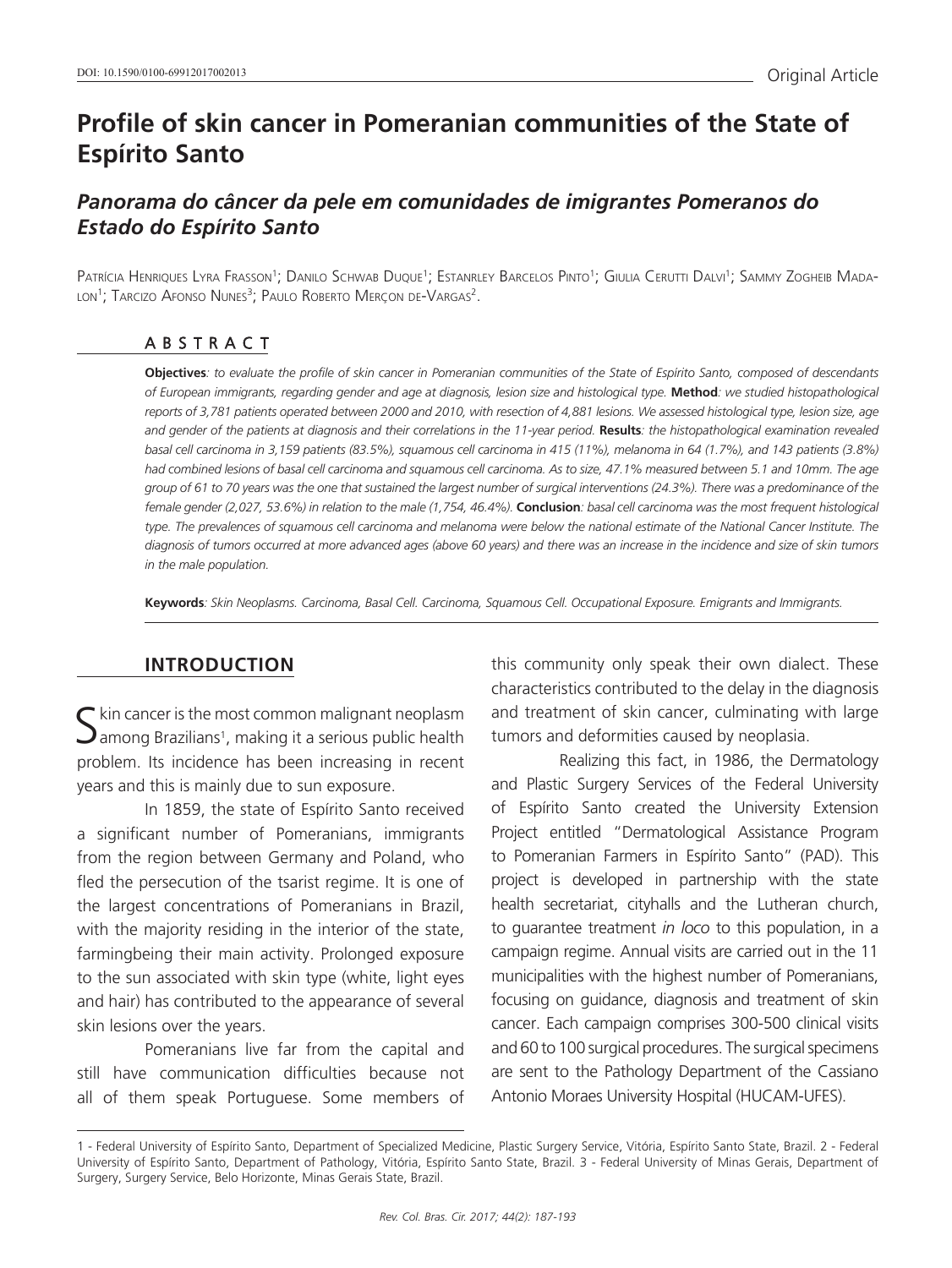The objective of this research was to evaluate the profile of skin cancer in the 11 communities served by the PAD, regarding patients'histological type, tumor size, age and gender.

### **METHODS**

This is a retrospective study on records to the patients attended by the PAD between 2000 and 2010 carried out in the archives of the HUCAM-UFES Pathology Service. The research was approvedby the Ethics in Research Committee of the Federal University of Espírito Santo, under number 093/2010.

The patients were evaluated once a year in each municipality. In the dermatological evaluation, when diagnosed with actinic keratosis, they received treatment with 5% fluorouracil or imiquimode for topical use, cryotherapy, or surgery in hypertrophic cases. Lesions suggestive of carcinoma, melanoma or atypical melanocytic lesions were referred for surgical treatment, *in loco*, with the plastic surgery team. Large-volume lesions or patients without adequate clinical conditions were referred for treatment in the state capital.

A surgical treatment was performed on 5,543 patients and 7,225 skin lesions were excised. Medical students supervised by two plastic surgeons performed the procedures. The surgical specimens were sent to the HUCAM Pathology Service, which generated 7,225 histopathological reports, as described in Table 1.

*Table 1. Histopathological diagnosis of surgical specimens obtained by the Program of Dermatological Assistance Pomeranian Farmers (PAD) between 2000 and 2010.*

| Diagnosis                 | N     | $\frac{0}{0}$ |
|---------------------------|-------|---------------|
| $BCC*$                    | 4,195 | 58.1          |
| SCC**                     | 606   | 84            |
| Melanoma                  | 80    | 1.1           |
| Premalignant lesions***   | 1,367 | 18.9          |
| Other malignant neoplasms | 14    | 0.2           |
| Other benign tumors       | 963   | 13.3          |
| Total                     | 7,225 | 100           |

*\* BCC: Basal Cell Carcinoma; \*\* SCC: Squamous Cell Carcinoma; Premalignant lesions: actinic keratosis and atypical melanocytic nevi.*

We studied 4,881 reports of 3,781 patients, of which 1,754 were male (46.4%) and 2,027 female (53.6%). The majority, 3,296 patients (87.2%), were farmers. The age ranged from ten to 99 years, 52.7% being over 60, with a median of 62. The number of surgical procedures varied from one (78.8%) to seven (0.03%) per individual, totalizing the resection of 4,881 lesions. We categorized the size of the lesion in its largest diameter with intervals of 5mm and evaluated it considering only one lesion per individual, according to the mean, median, standard deviation and linear regression.

We categorized age at 10-year intervals and assessed it according to mean, median, standard deviation and linear regression, and gender, by means of simple frequency analysis.

We carried out the data analysis data by individual, considering only one lesion, with random exclusion of the other lesions. From the data obtained, were made correlations between the variables (age, histological diagnosis, tumor size and gender), as described below.

We entered and analyzed the data in an Excel spreadsheet (Microsoft®) and SPSS 19.0 program (IBM®). We summarized the nominal variables by simple frequency and the dimensional ones by the mean, median and standard deviation. We used concordance analyzes and linear regression, and the level of significance was  $\alpha$ =0.05. We considered a significant trend the one whose estimated regression model obtained p<0.05.

#### **RESULTS**

Histopathological examination revealed basal cell carcinoma (BCC) with variations in 3,159 patients (83.5%), squamous cell carcinoma (SCC) in 415 (11%), melanoma in 64 (1.7%) and combined BCC and SCC in 143 patients (3.8%).

In the analysis by number of lesions, the histopathological examination presented 4,195 BCC (85.9%), 606 SCC (12.4%) and 80 melanomas (1.7%). When evaluating the BCC/SCC ratio by the linear regression model, there was no tendency towards increase in this proportion (p=0.233), but we noticed a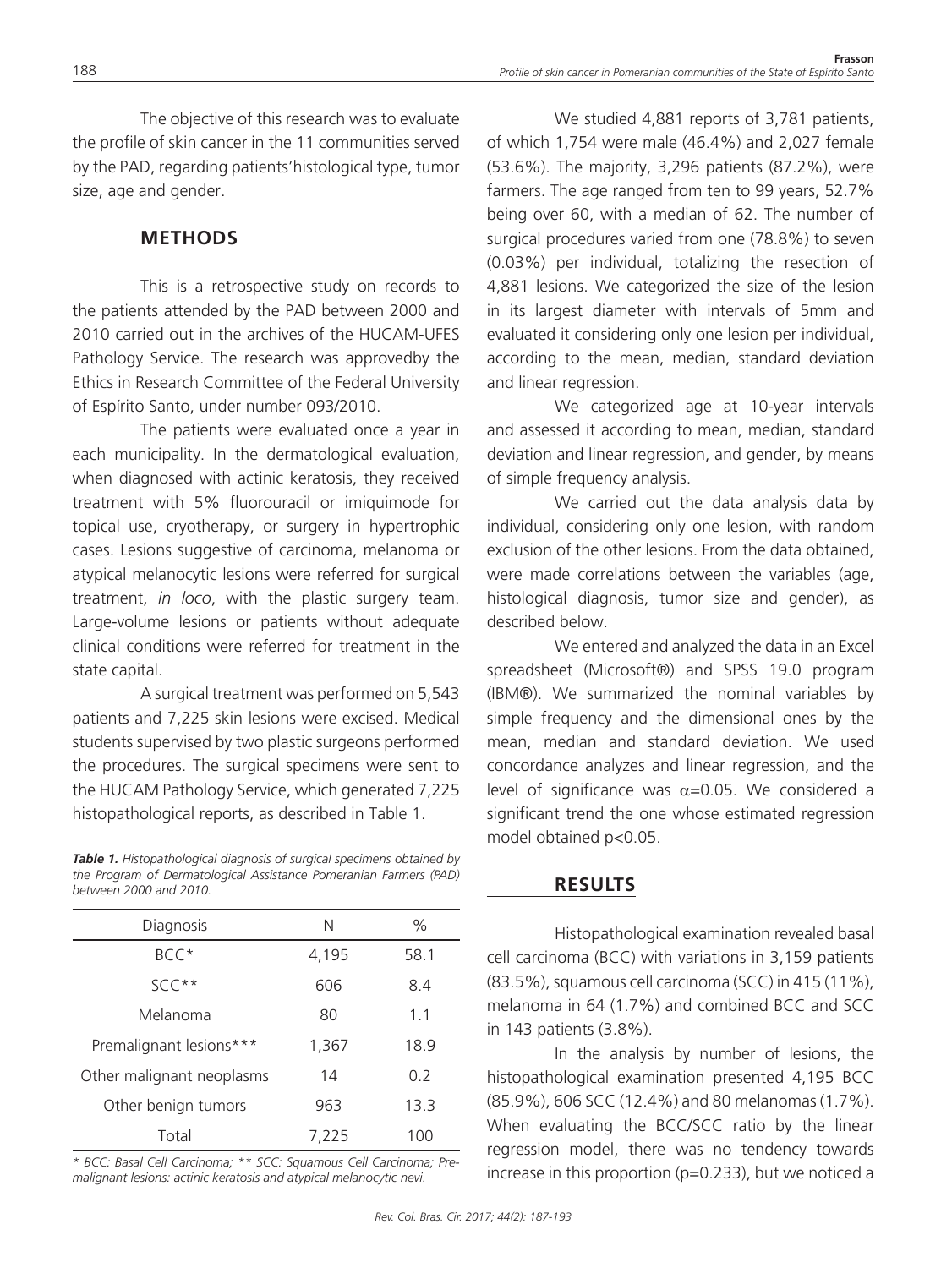| Size of the lesion  | N     | $\%$           |
|---------------------|-------|----------------|
| $0$ to 5 mm         | 793   | 21             |
| 5.1 to 10 mm        | 1,782 | 47.1           |
| 10.1 the 15 mm      | 765   | 20.2           |
| 15.1 to 20 mm       | 254   | 6.7            |
| Above 20mm          | 171   | 4.5            |
| Without information | 16    | 0 <sub>4</sub> |
| Total               | 3,781 | 100            |

*Table 2. Size of tumors categorized according to the number of individuals.*

disproportion of the number of BCC in relation to the number of SCCs, whose mean was 7.32.

Skin tumors showed the following measurements: BCC ranged from 1mm to 78mm, median of eight; SCC, from 2.2 to 45mm, and melanoma, from 2mm to 46mm, both with a median of 10mm. During the evaluated period, there was a tendency to increase in the mean tumors size evidenced by the linear regression (p=0.047). After categorization, we observed that 47.1% of the tumors measured between 5.1 and 10 mm, the other measures showing lower percentages (Table 2).

Considering all patients, the mean age at diagnosis was 60.7 years. The age group of 61 to 70 years was the one that sustained the largest number of surgical interventions, 23.7%. Considering the histological diagnosis, the mean patients' age was 50.27 years for melanoma, 60.53 years for BCC and 62.4 years for SCC (Table 3).



*Figure 1. Number of surgical procedures performed on men and women over the course of 11 years.*

Through the correlation between age and diagnosis by the Kruskal-Wallis test, there was a significant difference in the histopathological diagnosis. Using the Dunn Test, we found that all diagnoses differed from each other and the highest ages were in patients with combined lesions (concomitant BCC and SCC), followed by SCC, BCC, and melanoma. There was no significant difference between genders.

There was a predominance of the female gender (2,027, 53.6%) over the male (1,754, 46.4%), but without significance. The linear regression analysis, however, revealed a growing tendency of skin cancer diagnosedin men and decreasing in women, with a consequent increase in the male/female ratio over the years (Figure 1).

When comparing the tumor largest diameter with the patients' age groups and using the Spearman's correlation coefficient, we observed that there was a significant, though weak, correlation between age and lesion size, whose coefficient was 0.096. That is, as age increases, the size of the lesion also increases (Figure 2).

| Variables                        |            | Age   |     |     |        | Test results */** and Dunn test |                       |            |                  |                                                    |
|----------------------------------|------------|-------|-----|-----|--------|---------------------------------|-----------------------|------------|------------------|----------------------------------------------------|
|                                  |            | Ν     | Min | Max | Median | Average                         | Standard<br>deviation | D<br>value | average<br>posts | Statistically significant difference<br>(p < 0.05) |
| * Histopathological<br>Diagnosis | <b>BCC</b> | 3,158 | 16  | 99  | 61     | 60.53                           | 14.73                 | 0.000      | 1,870.26         | SCC, Melanoma and combined                         |
|                                  | SCC        | 415   | 14  | 95  | 62     | 62.4                            | 14.53                 |            | 2,008.48         | BCC, Melanoma and combined                         |
|                                  | Melanoma   | 64    | 10  | 88  | 47     | 50.27                           | 20.76                 |            | 1,324.14         | BCC, SCC and combined                              |
|                                  | Combined   | 143   | 33  | 88  | 68     | 65.56                           | 11.99                 |            | 2,248.56         | BCC, SCC and melanoma                              |
| ** Gender                        | Male       | ,754  | 12  | 98  | 62     | 60.85                           | 14.15                 | 0.986      | 890.16           |                                                    |
|                                  | Female     | 2.027 | 10  | 99  | 62     | 60.66                           | 15.41                 |            | 890.80           |                                                    |

*Table 3. Age according to patients' histologic diagnosis and gender.*

*\* Kruskal-Wallis test; n= number of patients; BCC= basal cell carcinoma; Combined= BCC+SCC.*

*\*\*Mann-Whitney Test; age expressed in years; SCC= squamous cell carcinoma.*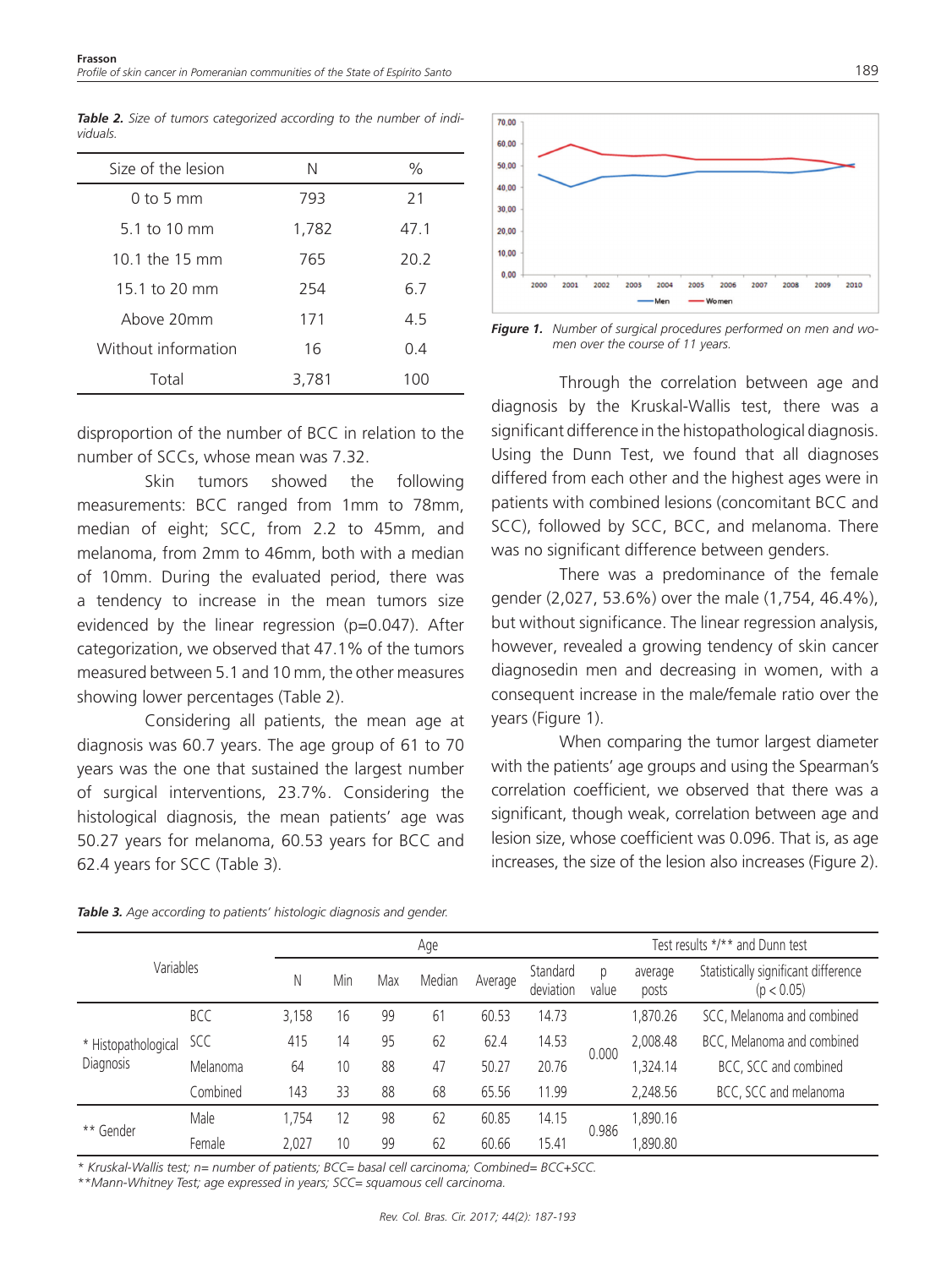60,0 40.0  $20.0$ 50  $\frac{1}{20}$ 40 ÷  $100$ 

*Figure 2. Correlation between age and tumor size.*

As for histological diagnosis, only the BCC differed from all others, being the one that had the smallest lesions. Patients diagnosed with SCC, melanoma, and combined lesions had lesions of similar size. Males (median 9mm) had higher lesion size values than females (median 8mm). There was a significant difference between lesion size, histopathological diagnosis and gender.

#### **DISCUSSION**

The histopathological diagnosis in the analyzed population differs from the world and the country statistics, with 85.94% BCC and 12.41% SCC, a BCC/SCC ratio ranging from 4.33 to 11.71, with a mean of 7.32:1. This is well above the numbers in the literature, from 3:1 and 1.64% melanoma, similar to the study by Ferreira and Nascimento<sup>2</sup>, but much lower than described in the literature<sup>2,3</sup>.

Actinic keratosis is recognized as a potential SCC precursor. However, true transformation rates are difficult to measure and estimates range from <0.1% to 0.6% per year until malignant transformation of 20% to 25% of the lesions<sup>4,5</sup>. Although it is not possible to predict which keratoses could progress to SCC, it is accepted that the presence of keratosis is a risk marker for the patient and therefore should be treated to avoid possible morbidity and mortality<sup>4,6</sup>. Thus, early intervention recommended in this program for this condition, could explain the decrease in the

diagnosis rate of squamous cell carcinoma and the increase in the BCC/SCC ratio.

At the Global Skin Cancer Conference, in 2011, was reported that most of the economic burden of melanoma is a result of the treatment of nevi, especially in young patients. In agreement with this research<sup>4</sup>, this study credits the low rate of diagnosis of melanoma to the early resections of suspicious melanocytic lesions.

In the literature, the diameter of skin cancer lesions ranged from 1.7mm to 3.9mm3,6,7. In this work, even with the educational actions for the population, the diameter varied between 1mm and 78mm. This result is much higher than expected and with a significant increasingtendency, as verified by the linear regression analysis (p=0.047), with a mean annual increase percentage of 0.002%. The BCC were the smallest, with a median of 8mm, SCC and melanomas with median of 10mm, and the combined lesions with 9.3mm.

By analyzing the lesionslarger diameter and comparing it with the age groups, we verified a significant association, that is, the lesion diameter at diagnosis tends to be higher in groups of more advanced ages. Lesions in males were larger in diameter than those in females were.

Although the size found was greater than expected, the median of all lesions was below 2cm in their largest diameter, that is, the TNM categories of skin tumors remained below T1 (≤2cm).

The analysis of the mean ages of patients with different clinical types of cutaneous cancer revealed data similar to those in the literature<sup>3,8-12</sup>. whose mean remained over 60 years. The age group of 61 to 70 years was the one that sustained the largest number of surgical interventions (24.3%). Regarding the three types of tumors, the patients mean age was 50.27 years for melanoma (similar to the data from the Brazilian Melanoma Group), 60.53 years for BCC (a result similar to that found in the studies developed by Bariani *et al*. 10 and Silveira *et al*. 13) and 62.4 for SCC.

When comparing the patients mean age during the study 11-year period, there is a trend towards the diagnosis of skin tumors at more advanced ages and the main histological types found were combined lesions (BCC associated with SCC), followed by SCC.

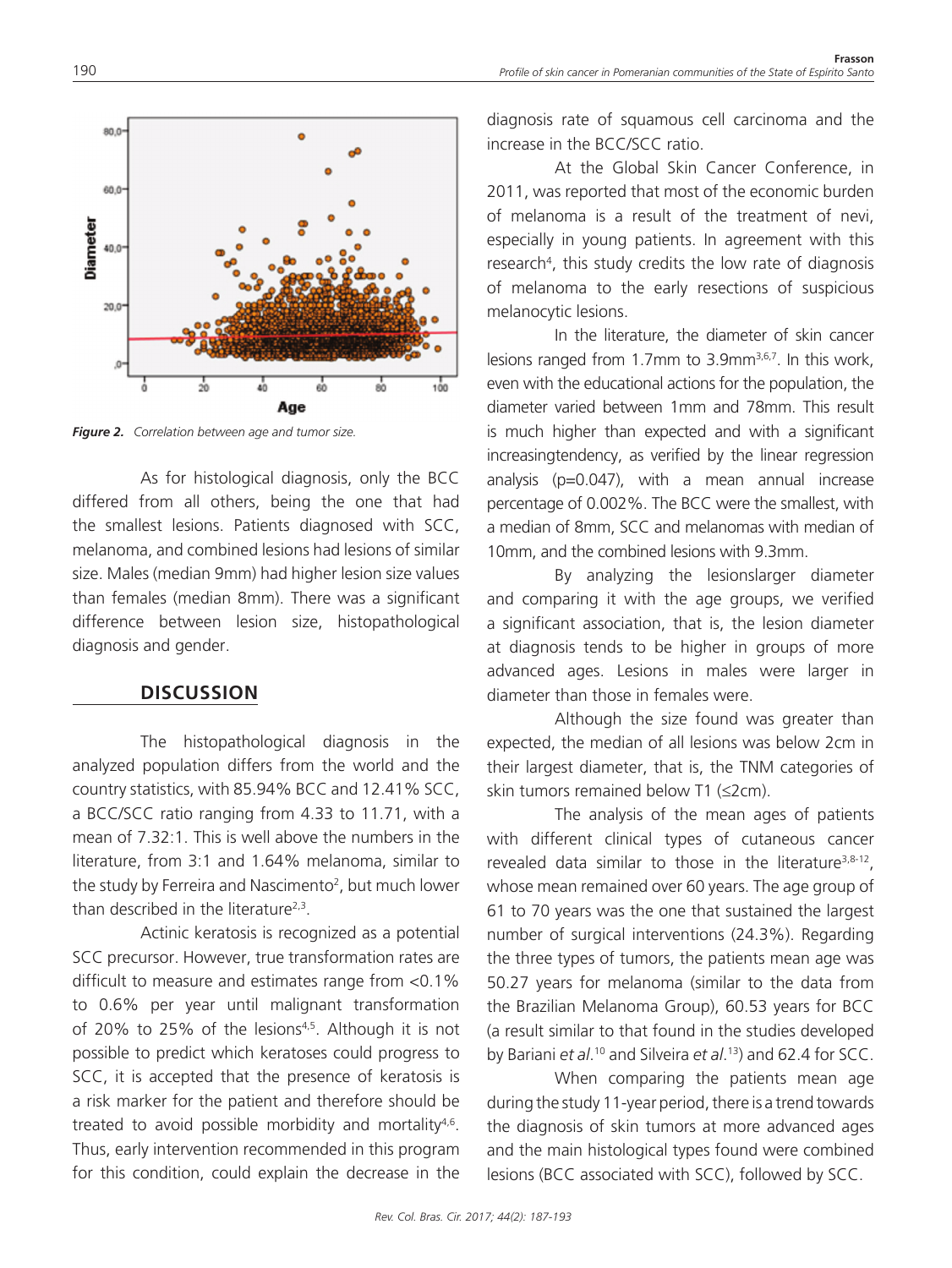The incidence of carcinoma was higher in women (53.7%), but without significance in comparison to men, which is similar to studies by Ferreira and Nascimento<sup>2</sup> and Machado Filho et al.<sup>9</sup>, but in disagreement with other publications<sup>14-16</sup>. However, linear regression analysis showed a tendency to increase in the number of diagnoses in men and decreasing in women. When analyzing the care curve (Figure 1), we concluded that, after 11 years, the trend is that diagnoses of skin cancer in men exceed the number of women, as observed in the literature.

We believed that, over the years, continuous action on the same communities would lead to a reduction in the size of the lesions and in the age at diagnosis would tend to fall. This forced us to review the data and carry out a joint analysis of the obtained results.

Culturally and for aesthetic reasons, women tend to seek medical services more often than men, which enables diagnosis and treatment in early stages of disease. The progressive increase in surgeries in men, however, suggests that working with this community provided access to all family members, including the male population. This fact may explain the change in the expected results curve, since the diagnosis in men occurred at a higher age than in the women, and the delay in the search for care would explain the larger diameter of such lesions. Thus, the larger size of the lesions may be translated into a repressed demand of men, presenting with lesions greater than the womendo at diagnosis.

The increase in the number of skin cancer diagnoses is expected, since the aggression imposed on the environment has caused the reduction of the ozone layer and protection against ultraviolet radiation. Another contributing factor is exposure to the sun during work or the worship of body tanning.

Patients with current age of 55 years received the first guidelines when they were about 30 years old, and had the opportunity to prevent or start treatment. The diagnosis in older patients reflects the use of adequate protection during youth, be it chemical or of barrier, as well as the early resection of pre-malignant lesions.

Although visits are given only once a year in each municipality, the program is important because the patient has access to the dermatologist and the plastic surgeon at the same time, without the need to

go to the capital or to regional centers. The presence of community members who participate as volunteers or as health agents contributes to the credibility of the program in the community.

The results of this research show the profile of skin cancer in the population of these 11 municipalities and consolidate the importance of specific treatment to these populations and to others with similar characteristics. Investing in early prevention and treatment programs may reduce the prevalence of SCC and melanoma, keeping the age of diagnosis concentrated at 60 years. The most relevant result of this program, however, is the patients' prevention and cure.

Skin cancer is the most prevalent tumor in the population. Therefore, health policies aimed at prevention and early treatment are necessary. The dermatological care program greatly contributes to the management of skin cancer in these communities, but it cannot be adopted as an isolated treatment policy. It should also be seen as a means of providing training to local professionals. In addition, visits by health professionals help to continually remind the importance of basic measures and ensure access to health care for a community with unique characteristics.

There must be continuous investment in education, training of health agents, encouragement to self-examination, guidelines on the emergence of suspicious lesions and establishment of a pathway for patients' referral for evaluation with a multidisciplinary team, *in loco* or through teleconference. The delivery of digital photodermatoscopy for evaluation in specialized regional centers with subsequent access to the surgeon is an alternative for patients residing in distant areas.

The adoption of a unique identification number of the individual, through the SUS card, will enable the creation of a more reliable database, allowing to know the actual number of patients with lesions removed, regardless of where the patient was treated, the evolution, and to plan treatment adequately.

BCC is the most frequent skin cancer in Pomeranian communities. The prevalence of SCC and melanoma is in decline. The diagnosis of tumors occurred in older patients and there was an increased incidence and size of tumors in the male population. Tumors, although showing growth, remained on average, smaller than 2cm.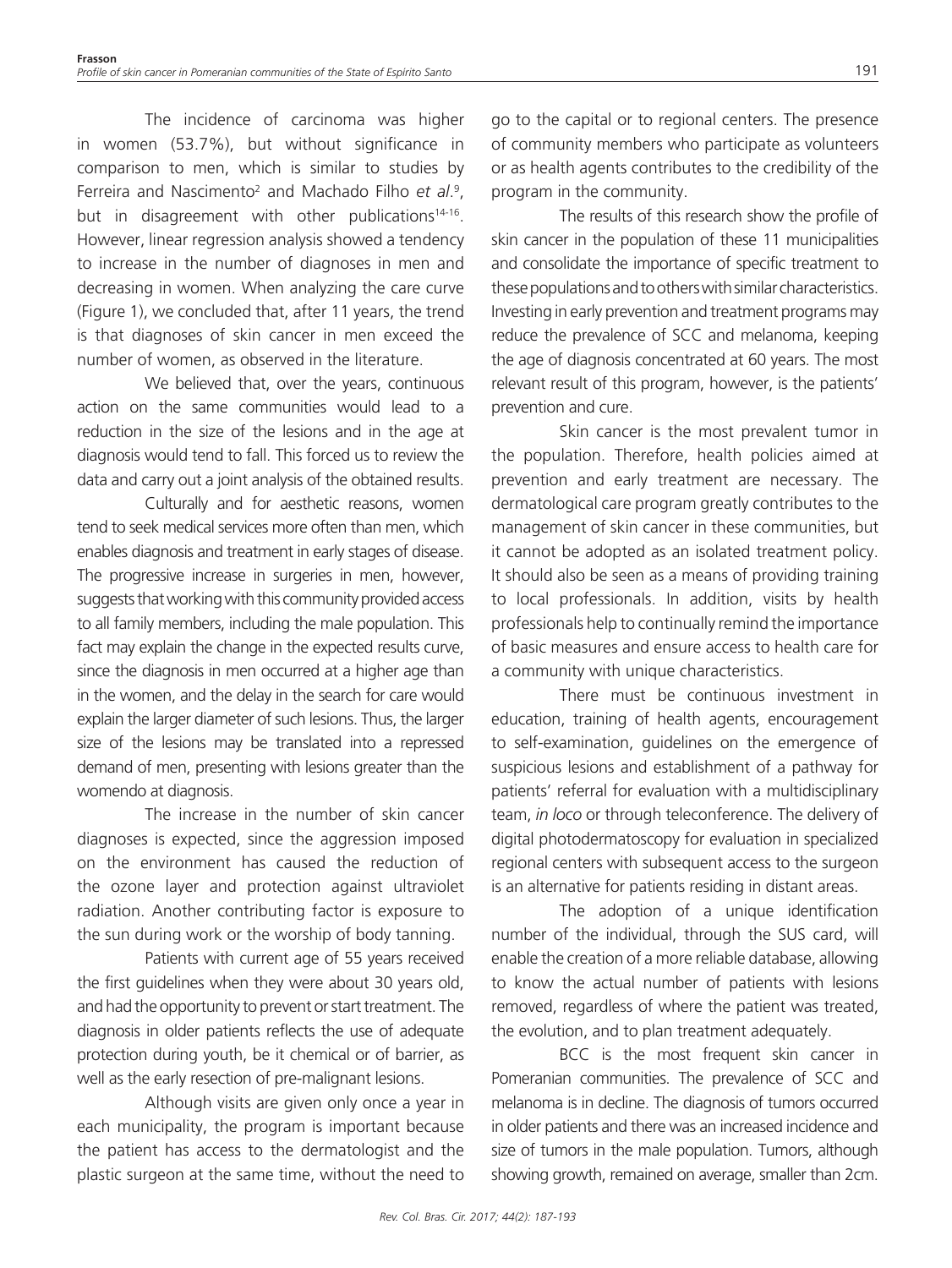# RESUMO

**Objetivos:** avaliar o panorama do câncer de pele em comunidades pomeranas do Estado do Espírito Santo, compostas por descendentes de imigrantes europeus, quanto ao sexo e idade ao diagnóstico, tamanho da lesão e tipo histológico. **Método:** foram avaliados laudos histopatológicos de 3781 pacientes operados entre os anos de 2000 e 2010, com ressecção de 4881 lesões. Foram avaliados tipo histológico, tamanho das lesões, idade e sexo dos pacientes ao diagnóstico e suas correlações no período de 11 anos. **Resultados:** o exame histopatológico evidenciou carcinoma basocelular em 3159 pacientes (83,5%), carcinoma espinocelular em 415 (11%), melanoma em 64 (1,7%) e 143 pacientes (3,8%) apresentaram lesões combinadas de carcinoma basocelular e carcinoma espinocelular. Quanto ao tamanho, 47,1% media entre 5,1 e 10 mm. O grupo etário de 61 aos 70 anos foi o que sofreu o maior número de intervenções cirúrgicas (24,3%). Houve predomínio do sexo feminino (53,6%, n=2027) em relação ao masculino (46,4%, n=1754). **Conclusão: o**  carcinoma basocelular foi o tipo histológico mais frequente. As prevalências do carcinoma espinocelular e do melanoma se situaram abaixo da estimativa nacional do Instituto Nacional de Câncer. O diagnóstico dos tumores ocorreu em idades mais avançadas (acima de 60 anos) e houve aumento da incidência e dimensões dos tumores de pele na população masculina.

**Descritores**: Neoplasias Cutâneas. Carcinoma Basocelular. Carcinoma de Células Escamosas. Exposição Ocupacional. Emigrantes e **Imigrantes** 

# **REFERENCES**

- 1. Brasil. Ministério da Saúde. Instituto Nacional de Câncer José de Alencar Gomes da Silva. Estimativa 2012: incidência de câncer no Brasil. Rio de Janeiro: Inca; 2011.
- 2. Ferreira FR, Nascimento LFC. Câncer cutâneo em Taubaté (SP) – Brasil, de 2001 a 2005: um estudo de prevalência. An Bras Dermatol. 2008;83(4):317-22.
- 3. Castro LGM, Freire MA, Toyama CL, Britto TL, Gomes AP. Câncer de pele em clínica particular em São Paulo-SP. An Bras Dermatol. 1996;71(6):471-6.
- 4. Bechelli LM, Curban GV. Compêndio de dermatologia. São Paulo:Atheneu; 1978.
- 5. Zalaudek I, Whiteman D, Rosendahl C, Menzies SW, Green AC, Hersey P, et al. Update on melanoma and non-melanoma skin cancer. Annual Skin Cancer Conference 2011, Hamilton Island, Australia, 5-6 August 2011. Expert Rev Anticancer Ther. 2011;11(2):1829-32.
- 6. Zalaudek I, Giacomel J, Schmid K, Bondino S, Rosendahl C, Cavicchini S, et al. Dermatoscopy of facial actinic keratosis, intraepidermal carcinoma, and invasive squamous cell carcinoma: a progression model. J Am Acad Dermatol. 2011;66(4):589-97.
- 7. Naldi L, DiLandro A, D'Avanzo B, Parazzini F. Host-related and environmental risk factors for cutaneous basal cell carcinoma: evidence from an Italian case-control study. J Am Acad Dermatol. 2000;42(3):446-52.
- 8. Maafs E, De la Barreda F, Delgado R, Mohar A, Alfeirán A. Basal cell carcinoma of trunk and extremities. Int J Dermatol. 1997;36(8):622-8.
- 9. Machado Filho CAS, Fagundes DS, Sender F, Saraiva GL, Paschoal LHC, Costa MCC, et al. Neoplasias malignas cutâneas: estudo epidemiologico. An Bras Dermatol. 1996;71(6):479-84.
- 10. Bariani RL, Nahas FX, Barbosa MV, Farah AB, Ferreira LM. Carcinoma basocelular: perfil epidemiológico e terapêutico de uma população urbana. Acta Cir Bras. 2006;21(2):66-73.
- 11. Nasser N. Epidemiologia dos cânceres espinocelulares. Blumenau (SC) – Brasil, de 1980-1999. An Bras Dermatol. 2004;79(6):669-77.
- 12. Nasser N. Epidemiologia dos carcinomas basocelulares em Blumenau, SC, Brasil, de 1980-1999. An Bras Dermatol. 2005;80(4):363-8.
- 13. Silveira ML, Casalechi HL, Casalechi VL, Novo NF, Barbo MLP, Ruiz LRB. Estudo epidemiológico dos carcinomas basocelulares, na população atendida no Conjunto Hospitalar de Sorocaba, no período de 2001 a 2005. In: XI Encontro Latino-Americano de Iniciação Científica e VII Encontro Latino-Americano de Pós-Graduação; 2007; São José dos Campos(SP): Universidade do Vale do Paraíba, 2007.
- 14. Kumar P, Orton CI, McWilliam LJ, Watson S. Incidence of incomplete excision in surgically treated basal cell carcinoma: a retrospective clinical audit. Br J Plast Surg. 2000;53(7):563-6.
- 15. Mureau MA, Moolenburgh SE, Levendag PC, Hofer SO. Aesthetic and functional outcome fol-